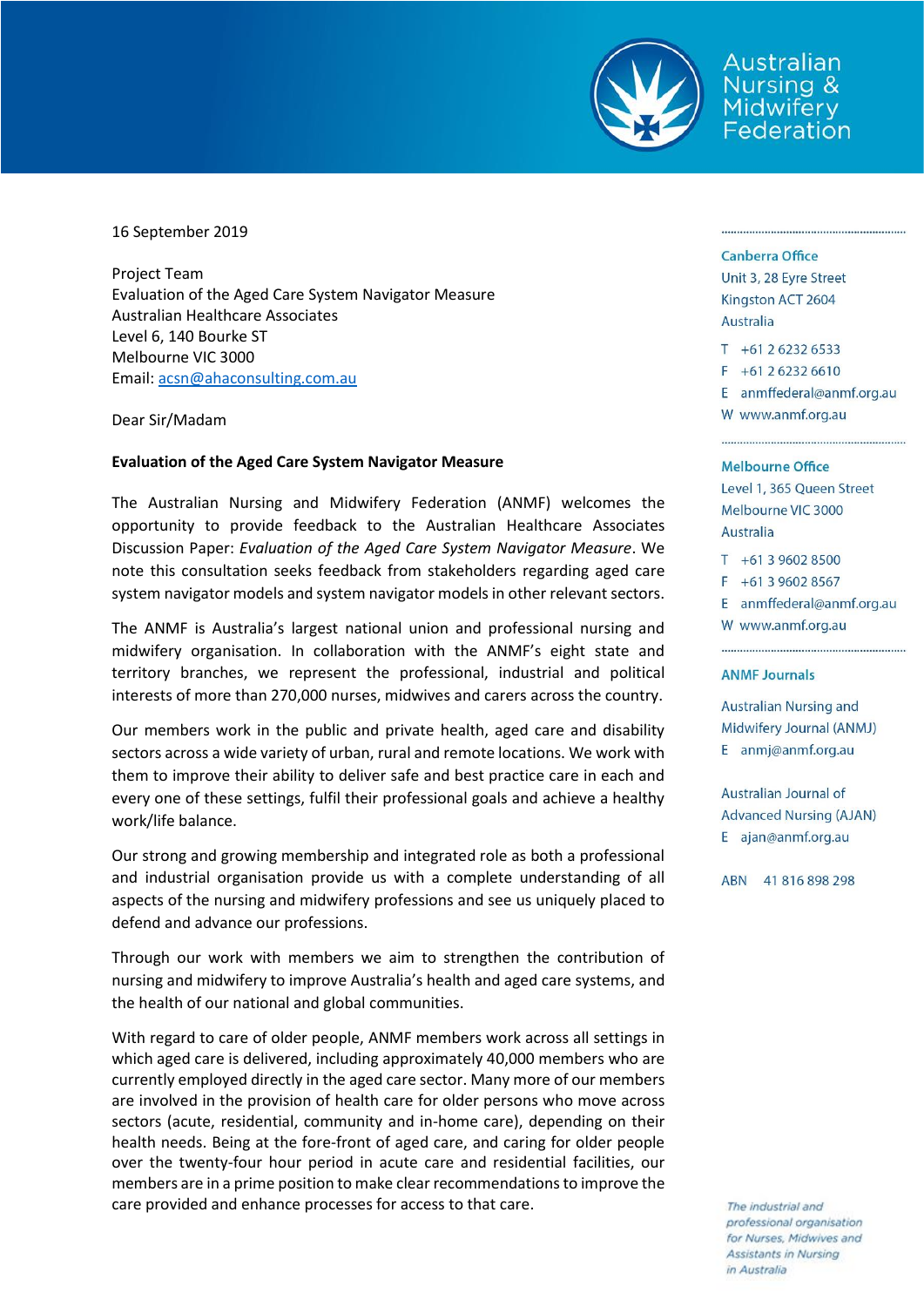

ANMF considers that aged care should be viewed within the context of the wider health system, rather than in isolation. Health care (including clinical care) is a significant and increasing function of aged care, both in the community and residential settings. The current Royal Commission into Quality and Safety in Aged Care has clearly identified there is much to be done to raise this awareness and improve standards of care. The ANMF contends that standards of care must be consistent, irrespective of where these services are provided, within a person centred approach to care.

The ANMF has a strong commitment to improving care provision to older persons in residential and community aged care and partnering with them and their families. There is a widely accepted view that the aged care system is complex and often difficult to navigate for older Australians and those acting on their behalf. For older people applying for, or already accessing community based aged care, issues of queuing, unreasonable waiting times and a complicated My Aged Care system seem almost designed to frustrate, rather than facilitate access to services. For those requiring residential aged care, it is rarely a move that is planned in the longer term. Rather, it is often at relatively short notice, and with a degree of urgency due to a rapid decline in physical health, cognition or circumstances, or because appropriate levels of community based care are not available when needed.

# **System navigator models in general**

While a range of advocacy services exist for those receiving aged care, it would be fair to say that demand outstrips supply. Any measure to assist older Australians to navigate the complex landscape of aged care services, to access services that best meet their needs, is welcomed.

Whichever navigator model is being employed the following are some general principles for inclusion:

- Education of the navigator workforce for their role, with particular attention to specific dementia education. Given the prevalence of dementia and proportion of people with dementia who would use any one of the navigator models, dementia education is essential.
- A person-centred approach to care planning, where the navigator works with the consumer and the family/carer to develop a care plan around their wishes and preferences and their changing needs. Nurses would be best placed to do this in a multi-disciplinary but consumer-focused way.
- An effective and ongoing awareness campaign to ensure people know, for example, what the navigator does, how they can be accessed, or what types of navigators there are to meet their needs. General practitioners and other health professionals need to be engaged in this campaign, as they may be the first point of contact for people with dementia.
- The delivery mode of the navigator needs to be appropriate for older people, especially those experiencing dementia. That is, the person needs to be able to access the navigator face-to-face, rather than an impersonal online portal or call centre which many older people and even their family/carers may struggle to use. The physical presence of the navigator would preferably be in the person's home as outreach support, or, available in physical hubs, where older Australians can get the help they need to engage productively with the aged care system.
- Regardless of geographical location, the older person and the family/carers should be able to access the relevant navigator in their local area. Funding therefore must be available to enable navigators to travel, allowing local access;
- The aged care navigator measures must be appropriately funded and resourced for the long term for viability and sustainability, and not seen as a good idea that is subsequently neglected in future budget cycles;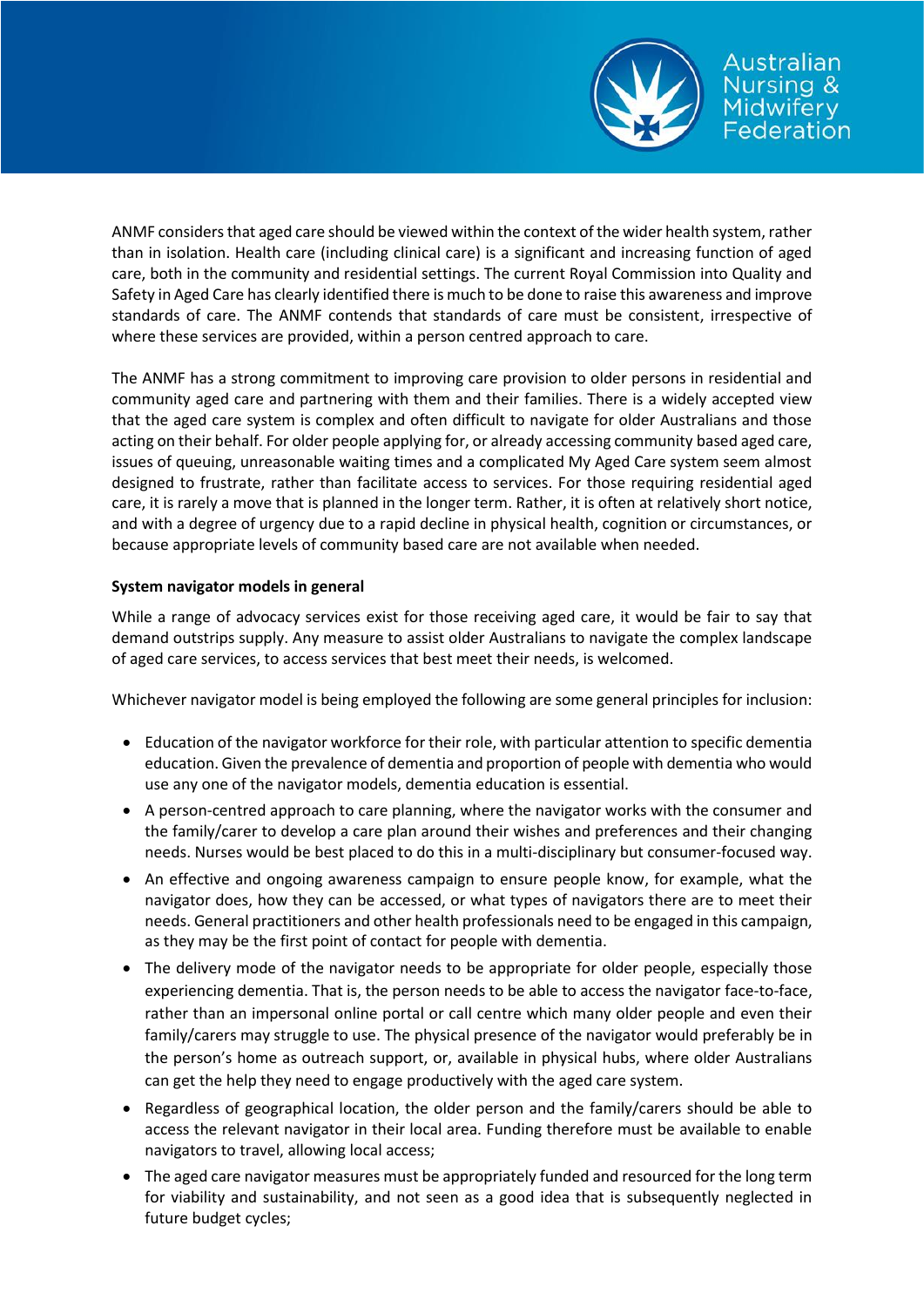

 There must be certainty of services for older Australians and the ANMF recommends that competitive tendering process must not be used. Rather provision of services directly by Commonwealth and state/territory Health Departments would provide certainty (much like Aged Care Assessment Teams) and not be subject to the pressures and potential conflict of interest of privately provided services;

# **Nurse navigator model of care**

The navigator model that the ANMF is most familiar with is the nurse navigator model of care. These registered nurses, experienced in aged care, are educationally prepared to undertake holistic assessment of the person. They have an intimate understanding of the complex care needs of the older person, and have the knowledge to guide the elderly person and their family as they transition from home care to a full time care facility environment. Given that health care needs constitute a significant, and increasing, component of aged care, nurse navigators with the broad preparation and skill-set to address the biopsychosocial needs of older Australians are essential if these needs are to be adequately and appropriately met.

Internationally, nurse navigator positions have been employed in the United States since the early 1990's, with increasing use of this role over recent years to improve care coordination and navigation of the healthcare system and access to services.<sup>1</sup> In Australia, this model of care is used in varying ways across the states and territories to coordinate care and is referred to by various titles, including nurse navigator. In 2015, Queensland Health introduced 400 nurse navigator positions to ensure appropriate care and coordination of services along a patient's entire health care journey, helping them and their families/carers to navigate the healthcare system. <sup>2</sup> An evaluation is currently underway of the nurse navigator role within Queensland Health, with a report due later this year. This may be an informative document for the Australian Healthcare Associates evaluation process.

The advantages of registered nurse navigators, experienced in aged care, are outlined below:

- Nurse navigators understand the roles of the other members of the multi-disciplinary team and can effectively refer on to, and collaborate with, the most appropriate health care professional or non-clinical provider to meet clinical and non-clinical needs;
- They work closely in care teams with other health care professionals such as the older person's General Practitioner (with a shared high level of health literacy, thus improved messaging of the person's care needs) and with the wider multi-disciplinary team members;
- The assurance of a qualified and regulated health care practitioner who practices under the governance of the *Health Practitioner Regulation National Law Act* (2009) and a risk mitigating Professional Practice Framework which includes standards, codes and guidelines;
- The ability to formulate a comprehensive picture of the older person regarding all aspects of their physical and mental capabilities – the nurse navigator can assess the person's physical status and the nature of required health care relating to medicines, wound care, continence care, mobility supports, palliative care; and psycho social support;

<sup>2</sup> Queensland Health, 2015, Nurse Navigators, retrieved 3 September 2019 from <https://www.health.qld.gov.au/ocnmo/nursing/nurse-navigators>

1

<sup>1</sup> Hudson, A, et al., 2019, Qualitative insights of patients and carers under the care of nurse navigators, Collegian, 26(2019) 11-117 retrieved 3 September 2019 from [https://www.collegianjournal.com/article/S1322-7696\(18\)30049-0/pdf](https://www.collegianjournal.com/article/S1322-7696(18)30049-0/pdf)